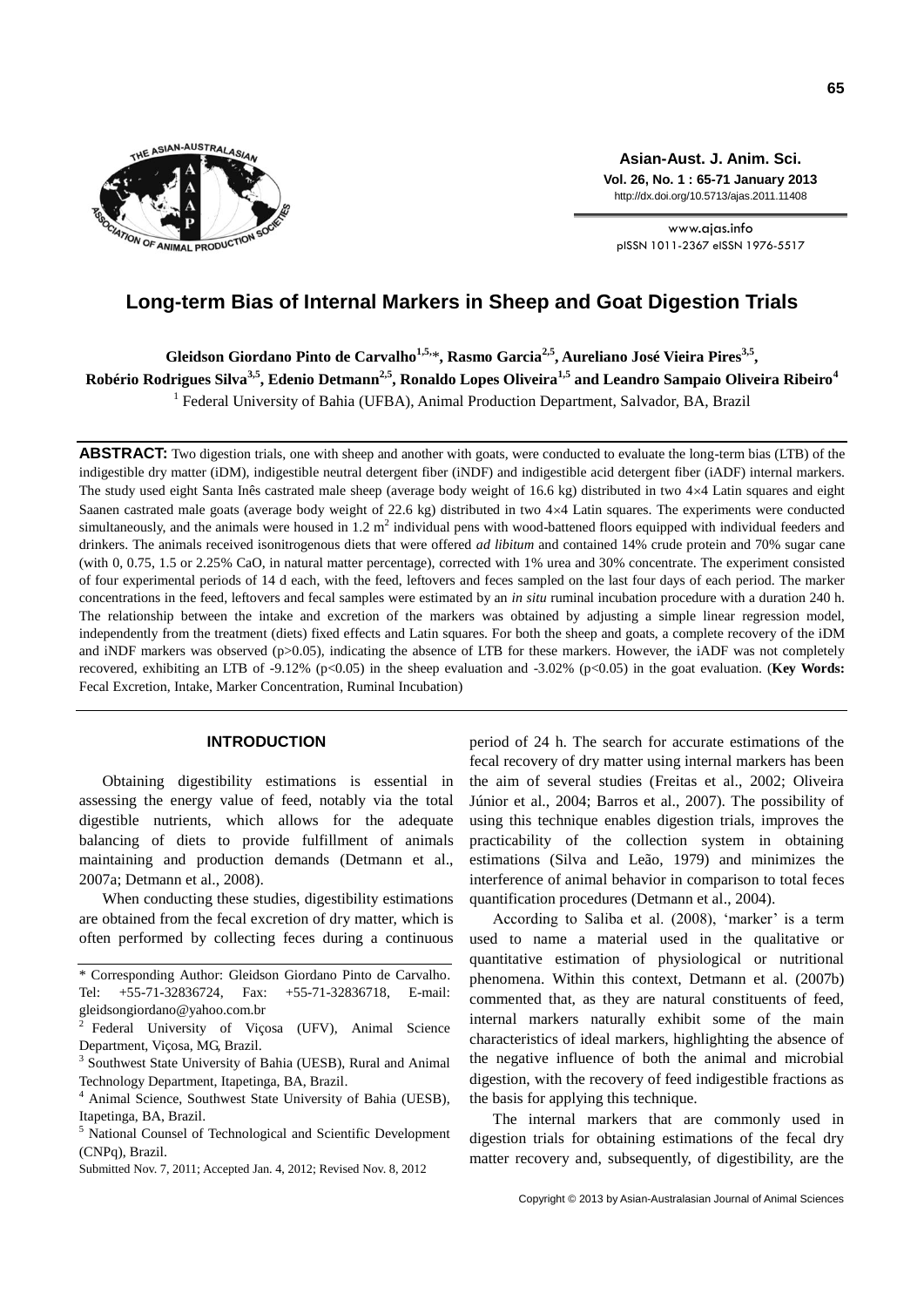indigestible dry matter (iDM), indigestible neutral detergent fiber (iNDF) and indigestible acid detergent fiber (iADF) (Penning and Johnson, 1983; Van Soest, 1994; Detmann et al., 2001; Detmann et al., 2007b).

According to Owens and Hanson (1992), a marker is a reference, a compound used as a chemical (hydrolysis or synthesis) and physical (flux) monitor of aspects of digestion and/or metabolites. Hence, the evaluation of the ideal characteristics of internal markers must focus on questions related to their recovery after being subjected to gastrointestinal events; the accuracy of such a procedure may be assessed by an evaluation of the long-term bias (LTB) (Detmann et al., 2007b). The LTB was defined by Langlands et al. (1963) and cited by Detmann et al. (2007b) as the capacity of the marker to be excreted in a quantity similar to the amount ingested, constituting a characteristic inherent to the marker itself.

Thus, the evaluation of a specific internal marker, when considering that the amount excreted must be the same as that ingested (i.e., a null LTB), will indicate the possibility of using this marker to obtain reliable estimations in digestion assays. However, in the cases in which a marker exhibits a significant LTB (i.e., the amount excreted is different from the amount ingested), your use will compromise the digestion study, as it will not exhibit the characteristic of total fecal recovery, which is a requirement of an ideal marker (Owens and Hanson, 1992; Detmann et al., 2007b).

Therefore, it is clear that the proper choice and use of a determined internal marker in digestion trials depends on the constant observation in the absence of recovery bias (i.e., the LTB), which constitutes a primary characteristic when defining the marker to be adopted (Detmann et al., 2007b).

Two digestion assays, one with sheep and another with goats, were conducted to evaluate the long-term bias of the internal markers of the indigestible dry matter, indigestible neutral detergent fiber and indigestible acid detergent fiber.

# **MATERIALS AND METHODS**

The experiments were conducted in the Sheep Husbandry and Goat Husbandry Sectors and the Forage and Pasture Laboratory of Southwest State University of Bahia, at the Itapetininga campus, BA, Brazil. Eight Santa Inês castrated male sheep, three months old and with an initial average body weight of 16.6 kg, were distributed in two 44 Latin squares, and eight Saanen castrated male goats, four months old and with initial average body weight of 22.6 kg, were distributed in two  $4\times4$  Latin squares.

The experiments were conducted simultaneously for 56 d, comprising four experimental periods of 14 d each, and four different diets were used, containing 70% sugar cane treated with calcium oxide (CaO) in doses of 0, 0.75, 1.5 or

2.25% and 30% in the concentrate (Table 1).

The animals were housed in  $1.2 \text{ m}^2$  individual pens with wood-battened floors equipped with feeders and drinkers that were placed at the front of each pen.

The sugar cane treated with CaO was offered to the animals 24 h after being treated. The diets were offered *ad libitum* twice a d at 7 am and 3 pm and were adjusted to maintain from 5 to 10% leftovers of the amount offered; water was always available for the animals.

Both untreated (0% CaO) and treated (0.75, 1.5 or 2.25% CaO) sugar cane were corrected with 1% urea, on a natural matter basis, when offered to the animals. As the nutritional demands of the animals were similar (NRC, 2006), a single diet was chosen for both species, which was calculated to contain a sufficient nutrient contents to lead to a weight gain of 0.2 kg/d (Table 2). The diets were balanced to include approximately 14% crude protein, and urea was added to the sugar cane by diluting it in water, in which the amount of water was calculated daily, in the proportion of 1 kg of urea to 4 L of water. During all of the experiments (before the diets were offered), the soluble sugar content (Brix) of both the natural and CaO-treated sugar cane was monitored using a refractometer and is presented a mean value of 20.3°Brix.

The CaO doses added to the sugar cane were measured using a natural matter basis, without previous dilution in water.

For the quantification and evaluation of the voluntary intake, we considered the feed provided between the 10th and 13th d of each experimental period, whereas the leftovers from the 11th to 14th d were considered.

The total feces collection was conducted from the 11th to 14th d of each experimental period. The collection in each period, per animal, was performed using a polyethylene canvas, which was installed in the inferior portion of each pen. The total feces were weighed in the morning, and approximately 10% was removed and stored in a freezer at  $-10^{\circ}$ C for later analysis.

The roughage, concentrate and leftover samples for each animal were dried in an oven with forced-air circulation

**Table 1.** Percent composition of the concentrate and diet ingredients (% of the DM)

| Ingredient                   | Concentrate | Diet |
|------------------------------|-------------|------|
| Sugar cane <sup>1</sup>      |             | 70.0 |
| Corn meal                    | 55.7        | 16.8 |
| Soybean meal                 | 36.2        | 10.9 |
| Dicalcium phosphate          | 2.3         | 0.7  |
| Mineral mixture <sup>2</sup> | 5.8         | 1.6  |

<sup>1</sup> Sugar cane with different calcium oxide doses (0, 0.75, 1.5 or 2.25% in NM) and a 1% urea mixture (% NM).

 $2$  Quantity per kg of product: Ca, 120 g; P, 60 g; S, 12 g; Mg, 6 g; Na, 111 g; Z, 6,000 mg; Cu, 100 mg; Fe, 1,000 mg; Co, 200 mg; Ni, 42 mg; Mn, 1,400 mg.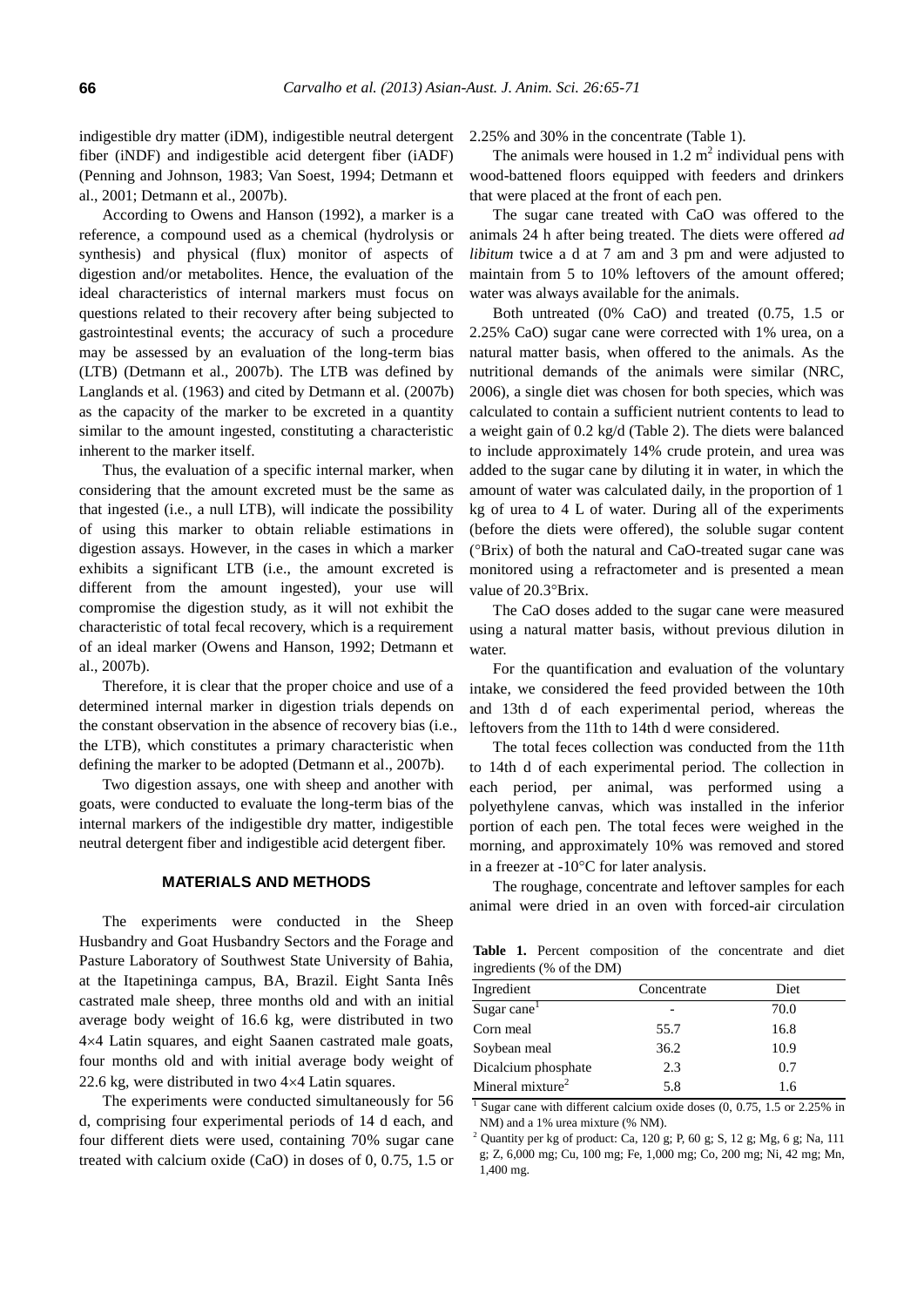|                                                | CaO doses on sugar cane <sup>2</sup> |      |      |      |
|------------------------------------------------|--------------------------------------|------|------|------|
| Item $(DM %)$                                  | $\mathbf{0}$                         | 0.75 | 1.5  | 2.25 |
| Dry matter                                     | 45.8                                 | 46.1 | 46.9 | 47.8 |
| Potentially digestible dry matter              | 78.8                                 | 78.2 | 81.2 | 84.3 |
| Indigestible dry matter                        | 25.4                                 | 26.5 | 22.8 | 19.6 |
| Organic matter                                 | 94.7                                 | 93.1 | 91.6 | 90.3 |
| Crude protein                                  | 14.8                                 | 14.8 | 14.7 | 14.9 |
| Neutral detergent fiber                        | 43.7                                 | 45.0 | 42.2 | 39.6 |
| Neutral detergent fiber $(ap)^1$               | 39.5                                 | 41.0 | 37.8 | 35.1 |
| Indigestible neutral detergent fiber           | 22.4                                 | 23.1 | 19.9 | 16.8 |
| Potentially digestible neutral detergent fiber | 21.3                                 | 21.9 | 22.3 | 22.9 |
| Non fibrous carbohydrate $(ap)^{1}$            | 35.8                                 | 33.4 | 35.5 | 37.0 |
| Acid detergent fiber                           | 28.4                                 | 29.7 | 26.5 | 26.2 |
| Indigestible acid detergent fiber              | 18.1                                 | 17.8 | 17.4 | 12.9 |
| Lignin                                         | 5.4                                  | 5.3  | 4.6  | 4.3  |

**Table 2.** Chemical composition of the experimental diets

<sup>1</sup> Values corrected for ash and protein.<sup>2</sup> Sugar cane added with 1% urea and CaO doses as a percentage of the natural matter.

 $(60^{\circ}$ C) and processed in a knife mill (a sieve with a 1-mm opening).

The dry matter (DM), organic matter (OM), crude protein (CP), neutral detergent fiber (NDF), acid detergent fiber (ADF) and lignin  $(H_2SO_4 72\%$  w/w) content of the diets were determined according to the procedure described by Silva and Queiroz (2002). The neutral detergent fiber, with corrections for the ash and protein (NDFap) contents, was determined according to the recommendations of Licitra et al. (1996) and Mertens (2002).

The estimation of the potentially digestible neutral detergent fiber (NDFpD) and potentially digestible dry matter (DMpD) contents were obtained according to Paulino et al. (2006), whereas the non-fibrous carbohydrate, with corrections for the ash and protein (NFCap) contents, was calculated using the following equation proposed by Hall (2003):

#### $NFCa$ p = (100-%  $NDFa$ p-%  $CP-$ %  $EE-$ % ash

For the indigestible dry matter (iDM), indigestible NDF (iNDF) and indigestible ADF (iADF) content estimations, samples of approximately 1 g of the provided feed (sugar cane and concentrate), leftovers and feces were incubated for 240 h, in double determinations (20 mg DM/cm²), in previously weighed, nonwoven tissue (100 g/m²) bags inserted into the rumen of two crossbreed steers receiving a mixed diet. After this period, the bags were removed and washed with running water, and the material remaining after the incubation was dried in an oven with forced-air circulation at  $60^{\circ}$ C for 72 h. The material was then desiccated and weighed; the residue obtained was considered to be the iDM. The bags were then placed in plastic pots, and 50 ml of neutral detergent was added per bag. The bags were boiled in the neutral detergent for one hour, washed with hot water and acetone, dried and weighed, as above; this residue was considered to be the iNDF. This same procedure was then performed using an acid detergent, which provided the iADF value. The mean concentrations of the markers in the feed, leftovers and feces samples are presented in Table 3.

The procedure for comparing the amounts of each marker ingested and excreted was performed independently from the fixed effects of the treatments and Latin squares by adjusting a simple linear regression model of the estimations of the excretion over intake, while testing the regression parameter estimations under the following hypotheses:

$$
H_0: \beta_0 = 0
$$
  
\n
$$
H_a: \beta_0 \neq 0
$$
  
\n
$$
H_a: \beta_1 \neq 1
$$
  
\n
$$
H_a: \beta_1 \neq 1
$$

It was concluded that the intake and excretion were similar when neither of the null hypotheses were rejected, that is, there was no recovery bias or long-term bias. However, when a null hypothesis was rejected, the longterm bias was estimated according to the following equation proposed by Detmann et al. (2005):

**Table 3.** Mean concentrations (g/kg of dry matter) of the internal markers in the feed, leftovers and feces

| Item        | iDM <sup>T</sup> | iNDF <sup>2</sup> | iADF <sup>3</sup> |
|-------------|------------------|-------------------|-------------------|
| Sugar cane  | 317.2            | 285.9             | 232.6             |
| Concentrate | 45.3             | 17.7              | 9.7               |
| Sheep       |                  |                   |                   |
| Leftovers   | 400.3            | 366.6             | 309.7             |
| Feces       | 602.3            | 512.0             | 387.0             |
| Goats       |                  |                   |                   |
| Leftovers   | 390.4            | 354.8             | 297.5             |
| Feces       | 592.8            | 499.8             | 400.9             |

<sup>1</sup> Indigestible dry matter (iDM).

2 Indigestible neutral detergent fiber (iNDF).

3 Indigestible acid detergent fiber (iADF).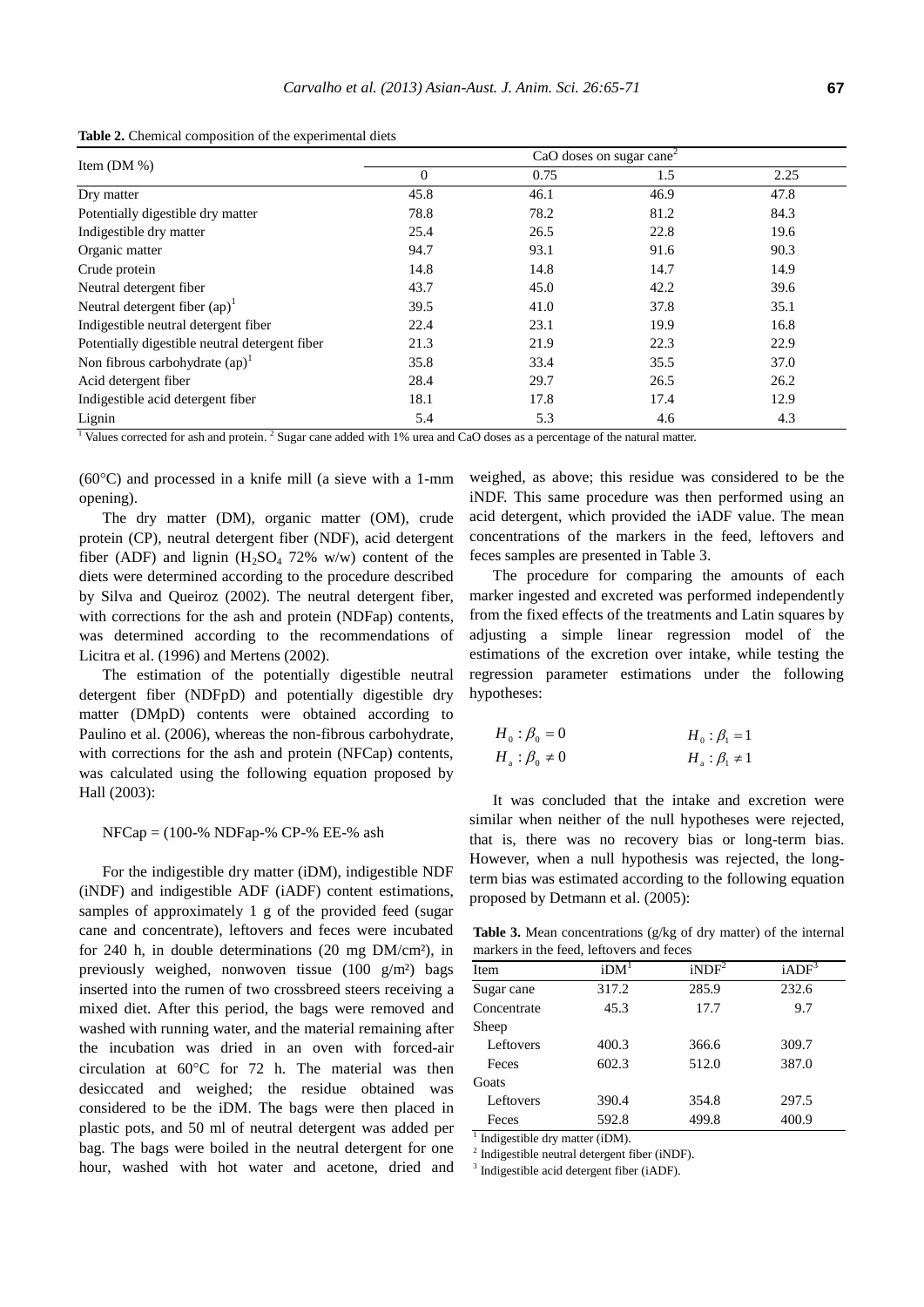|                     |              |           |           | Linear regression |                      |            |                         |
|---------------------|--------------|-----------|-----------|-------------------|----------------------|------------|-------------------------|
| Marker <sup>a</sup> | Mean $(g/d)$ | VC(%)     | Intercept |                   | Slope coefficient    |            |                         |
|                     | Intake       | Excretion |           | Estimation        | p-value <sup>b</sup> | Estimation | $p$ -value <sup>c</sup> |
| Sheep trial         |              |           |           |                   |                      |            |                         |
| iDM                 | 115.4        | 112.2     | 8.26      | 0.0271            | 0.1312               | 0.7380     | 0.1355                  |
| iNDF                | 99.2         | 97.2      | 12.56     | 0.0164            | 0.1162               | 0.8141     | 0.0710                  |
| iADF                | 83.8         | 79.3      | 19.85     | 0.0423            | 0.0604               | 0.3706     | 0.0001                  |
| Goat trial          |              |           |           |                   |                      |            |                         |
| iDM                 | 177.9        | 177.1     | 13.9      | 0.0273            | 0.2026               | 0.8425     | 0.1817                  |
| iNDF                | 152.4        | 148.8     | 13.7      | 0.0263            | 0.1455               | 0.8039     | 0.0933                  |
| iADF                | 121.8        | 120.4     | 21.2      | 0.0363            | 0.0547               | 0.6908     | 0.0403                  |

**Table 4.** Relationships of the intake and excretion of the internal markers in sheep and goats

a Indigestible dry matter (iDM), indigestible neutral detergent fiber (iNDF) and indigestible acid detergent fiber (iADF).

 ${}^{b}H_{0}:\beta_{0}=0$ ;  $H_{a}:\beta_{0}\neq0$ .  ${}^{c}H_{0}:\beta_{1}=1$ ;  $H_{a}:\beta_{1}\neq1$ .

 $LTB(\%)=(\hat{\beta}-1)\times 100$ 

where  $\hat{\beta}$  = the linear slope coefficient for the relationship between the iADF intake and excretion, assuming a null intercept.

# **RESULTS AND DISCUSSION**

The mean estimations of the intake and excretion of the markers, variation coefficients and regression study parameters are provided in Table 4. For both the sheep and goat digestion trials, neither of the null hypotheses were rejected (p>0.05) for the indigestible dry matter (iDM) and indigestible neutral detergent fiber (iNDF) internal markers, indicating their complete fecal recovery and a nonsignificant long-term bias (LTB) (Table 4). This result is depicted graphically in Figure 1, 2, 3 and 4, which correspond to the relationship between the iDM and iNDF intake and excretion (for sheep and goats), respectively, and may be identified by the dispersion of the points over the equality lines  $(y = x)$  and by the proximity of the least-



**Figure 1.** Relationship between the intake and fecal excretion of indigestible dry matter (iDM) in sheep (the dashed line corresponds to the least-squares line).

squares line to the equality line  $(y = x)$ .

As for the indigestible acid detergent fiber (iADF) marker, in both of the experiments, a rejection of the null hypotheses associated with the intercept was not observed  $(p>0.05)$ ; however, the rejection of the null hypotheses associated with the slope coefficient was observed  $(p<0.05)$ (Table 4) This result indicated the presence of an LTB in the iADF excretion estimations, which was estimated according to the equation proposed by Detmann et al. (2005), and produced an LTB or recovery bias of -9.12% in the sheep trial and -3.02% in the goat trial (Table 5). This behavior of the iADF is illustrated graphically in Figure 5 and 6, in which an accentuated slope of the least-squares line is observed when compared to the equality line  $(y = x)$ , which is possibly related to a higher dispersion of the points over the equality line.

According to Detmann et al. (2007b), failure in the fecal recovery of a marker is commonly represented by its disappearance along the digestive tract, implying a negative LTB. Comparing this information with the results of the iADF in the present study, which exhibited a significant  $(p<0.05)$  and negative LTB for both of the digestion trials,



**Figure 2.** Relationship between the intake and fecal excretion of indigestible dry matter (iDM) in goats (the dashed line corresponds to the least-squares line).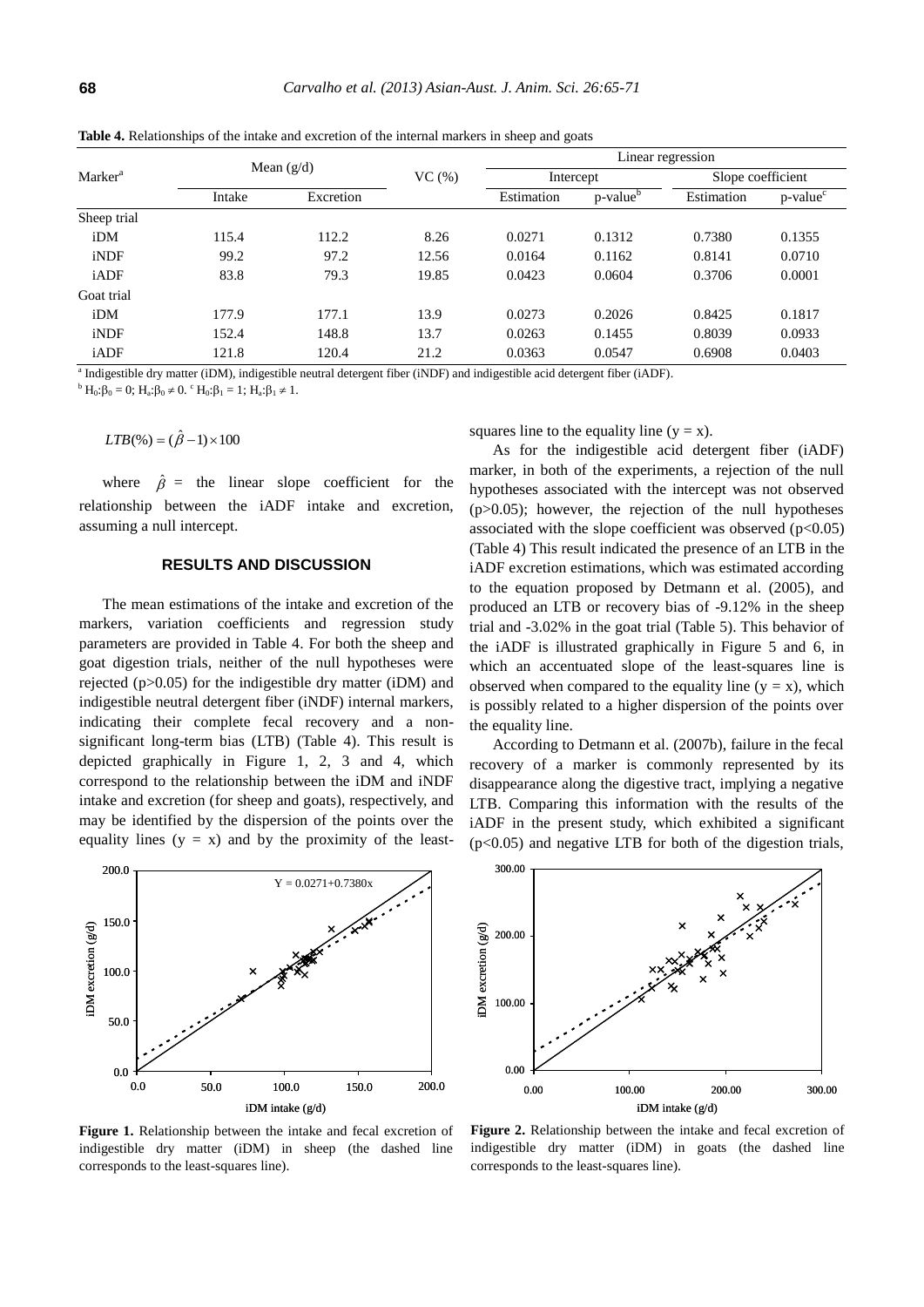

**Figure 3.** Relationship between the intake and fecal excretion of indigestible neutral detergent fiber (iNDF) in sheeps (the dashed line corresponds to the least-squares line).



**Figure 4.** Relationship between the intake and fecal excretion of indigestible neutral detergent fiber (iNDF) in goats (the dashed line corresponds to the least-squares line).

we suggest that this marker is inefficient for the estimation of the fecal excretion of dry matter in digestibility studies with feedlot animals, as the behavior observed for the iADF indicated an inferior fecal recovery of the total ingested for both sheep  $(p<0.01)$  and goats  $(p<0.05)$  (Table 4). These results are in accordance with those of Detmann et al. (2007b), who evaluated the LTB of iDM, iNDF and iADF internal markers in a digestion trial with ruminants (sheep) and observed a non-significant LTB for the iDM and iNDF

**Table 5.** Long-term bias (LTB) estimations for the indigestible neutral detergent fiber (iADF) marker used in digestion trials with sheep and goats

| Marker                    | LTB <sup>1</sup> (%) |
|---------------------------|----------------------|
| iADF (Sheep trial)        | $-9.12$              |
| <i>iADF</i> (Goats trial) | $-3.02$              |

<sup>1</sup> Due to the rejection of the hypothesis associated with the slope coefficient for the relationship between the iADF intake and fecal excretion (Table 3), the LTB was estimated according to the equation proposed by Detmann et al.  $(2005)$ :  $LTB(\%) = (\hat{\beta}-1) \times 100$ .



**Figure 5.** Relationship between the intake and fecal excretion of indigestible acid detergent fiber (iADF) in sheep (the dashed line corresponds to the least-squares line).



**Figure 6.** Relationship between the intake and fecal excretion of indigestible acid detergent fiber (iADF) in goats (the dashed line corresponds to the least-squares line).

and a significant LTB for the relationship between the intake and excretion of the iADF.

The quantification of the ADF was obtained by a sequential method; thus, a significant LTB for the iADF marker may, in part, be supported by the arguments presented by Detmann et al. (2001), who reported on the possible accumulation of error, as the result for the iADF is the last step in the procedure and may reflect on inexact estimations of its concentration. Similarly, Detmann et al. (2004) attributed the major limiting factor of using indigestible components as markers to the analytical procedures used for estimating their concentration, particularly in the differences in the evaluation of the feed and feces due to the variations in the physical structure of the particles and the different influences of the drying processes. Detmann et al. (2007b) added that, in addition to errors arising from the non-standardization of analytical methods, the lower iADF concentrations in the feed, leftovers and samples, as compared to the iDM and iNDF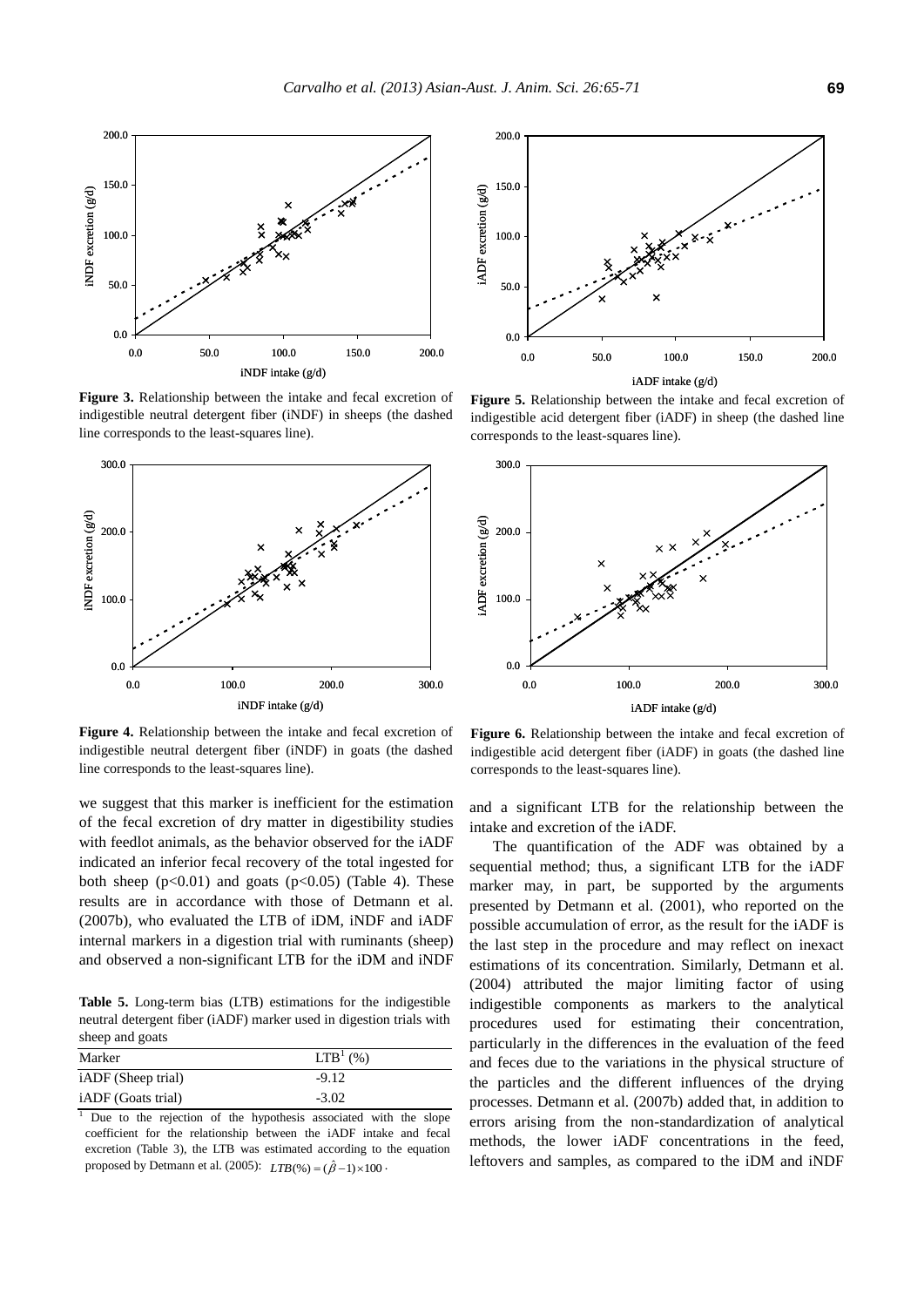markers, may also contribute to an increase in systemic errors, which reduce the efficiency of using the iADF as a marker in the indirect estimation of digestibility in ruminants.

The presence of a significant and negative LTB, as observed for the relationship between the iADF intake and excretion values, indicates a low accuracy of this marker for estimating digestibility parameters, as a secondary evaluation of the suitability of using this marker would lead to an overestimation of the fecal excretion of dry matter, with a concomitant underestimation of the digestibility coefficients. This fact is confirmed by the results presented by Pina et al. (2006), who studied the iNDF and iADF internal markers and observed lower apparent digestibility coefficients when the iADF was used as a marker, as compared to the iNDF. It should be emphasized that the authors observed a higher fecal excretion of dry matter when the iADF was used, which is in accordance with the assumptions of the present study. These assumptions regarding the use of the iADF are also in accordance with the results presented by Zeoula et al. (2002), who evaluated the fecal recovery of internal markers in digestion trials of ruminants and reported a total recovery of the iNDF and an incomplete recovery of the iADF in feces. As a result of the incomplete iADF recovery in feces, the authors observed an overestimation of the fecal excretion of dry matter when using this marker.

Although internal markers, namely, the iDM, iNDF and iADF, should be primarily evaluated by an LTB or recovery bias before they are used in estimating the fecal excretion of dry matter (Detmann et al., 2007b), many studies using the direct evaluation of these markers in fecal excretion and digestibility estimations have been conducted and continue to be the aim of much research. In some of these studies (Saliba et al., 1999; Ítavo et al., 2002; Dias et al., 2008), the authors have suggested that using the iADF as a marker is better than the iNDF in the estimation of fecal excretion and digestibility. In contrast, some studies (Detmann et al., 2001; Pina et al., 2006; Cabral et al., 2008) have recommended using the iNDF instead of the iADF for obtaining such estimations, whereas other studies (Berchielli et al., 1998; 2000) have recommended using neither the iNDF or iADF.

Clearly, the results for ideal markers in the diet evaluation systems in ruminant animals are contradictory and indicate the necessity of further investigation for an appropriate conclusion; indeed, the effects on the procedure due to the analytical and collection methods and digestive tract dynamics need to be better understood. It should be emphasized, however, that some of the conclusions obtained in these marker experiments were established considering only the precision of the marker and not its accuracy, as the collection of total feces was not conducted in some of these studies, which does not allow definitive conclusions. According to Cabral et al. (2008), the evaluation of a marker using only its precision restricts the conclusion inference space, leading to false results.

# **CONCLUSIONS**

For both sheep and goats, the indigestible dry matter and indigestible neutral detergent fiber internal markers exhibited full fecal recovery and, thus, are indicated for use in digestion trials for obtaining estimations of the fecal excretion of dry matter and digestibility coefficients.

The indigestible acid detergent fiber internal marker exhibits a fecal recovery bias, which compromises its accuracy as a marker for digestion trials in sheep and goats. The long-term bias estimated when using the indigestible acid detergent fiber was -9.12% for sheep and -3.02% for goats.

## **REFERENCES**

- Barros, E. E. L., C. A. A. Fontes, E. Detmann, R. A. M. Vieira, L. T. Henriques and E. G. Ribeiro. 2007. Evaluation of excretion patterns of internal markers and chromium oxide in digestion assays with ruminants. Rev. Bras. Zootec. 36:2102-2108.
- Berchielli, T. T., P. Andrade and C. L. Furlan. 2000. Evaluation of internal markers in digestibility assay. Rev. Bras. Zootec. 29:830-833.
- Berchielli, T. T., N. M. Rodriguez, E. Osório Neto and S. S. Rocha. 1998. Comparison of indicators to measure solid-phase flow of dry matter and organic matter in the duodenum. Arq. Bras. Med. Vet. Zoo. 50:147-152.
- Cabral, L. S., S. C. Valadares Filho, E. Detmann, J. T. Zervoudakis, A. L. Souza and R. G. Veloso. 2008. Evaluation of indicators in the estimation of fecal excretion and digestibility in ruminants. Ver. Bras. Saúde Prod. An. 9:29-34.
- Detmann, E., A. L. Souza, R. Garcia, S. C. Valadares Filho, L. S. Cabral and J. T. Zervoudakis. 2007b. Evaluation of the "vice of time" of internal markers in digestion trial with ruminants. Arq. Bras. Med. Vet. Zoo. 59:182-188.
- Detmann, E., M. F. Paulino and S. C. Valadares Filho. 2008. Nutritional evaluation of foods or diets? A conceptual approach. In: Proceedings of Symposium Of Livestock Production Cutting, Minas Gerais, Viçosa. 6:21-51.
- Detmann, E., M. F. Paulino, J. T. Zervoudakis, S. C. Valadares Filho, R. F. Euclydes, R. P. Lana and D. S. Queiroz. 2001. Chrome and internal indicators in determining the consumption of steers supplemented at pasture. Rev. Bras. Zootec. 30:1600-1609.
- Detmann, E., M. F. Paulino, L. S. Cabral, S. C. Valadares Filho, P. R. Cecon, J. T. Zervoudakis, R. P. Lana, M. I. Leão and A. J. N. Melo. 2005. Simulation and validation of parameters of digestive kinetics in steers supplemented at pasture, through the system *in vitro* gas production. Rev. Bras. Zootec. 34:2112- 2122.